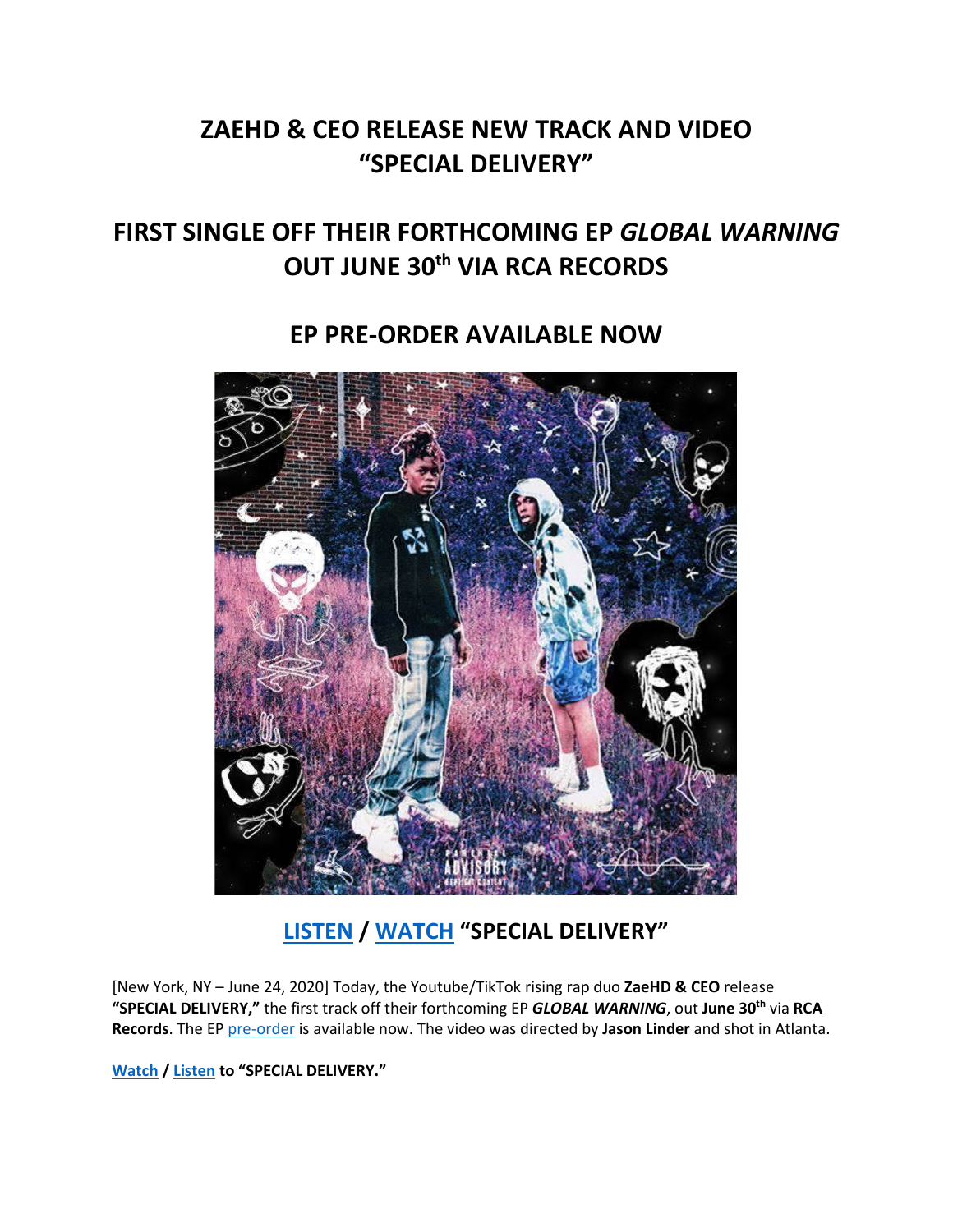Talking about their forthcoming EP *GLOBAL WARNING*, ZaeHD & CEO explain: "We've come a long way since our first project, but we're still only just getting started. *GLOBAL WARNING* is just another example of what we have to offer. Only hits. This is us warming up and warning the world to get used to seeing and hearing about us."

The duo's recent **[signing to RCA Records](https://www.instagram.com/p/B_NY1q5FnKE/)** was announced in April via Instagram along with releasing the track and video **"At The Door."** ZaeHD & CEO have found success on various media platforms such as YouTube, TikTok and Triller. They have over **280,000 subscribers** on YouTube and there are currently over **6 million original videos** that have been made on TikTok for their viral songs **"Hustle & Flow," "Roscoes," "ALL IN," "SIX'FO" "Cookie Shop"** and **"HUMPTY DUMPTY**.**"** Early fans of the young rappers include **Justin Bieber**, **Drake, Lizzo, Chance the Rapper**, **Shaquille O'Neal, Jessica Alba** and more. Overall, ZaeHD & CEO have over **93 million streams worldwide** on Spotify and Apple alone.



**Listen/Watch "SPECIAL DELIVERY":**

Multi[: https://highdefgang.lnk.to/SpecialDeliveryPR](https://highdefgang.lnk.to/SpecialDeliveryPR) YouTube:<https://www.youtube.com/watch?v=BIUSReP1V9A>

*Photo Credit: Jason Linder*

### **Keep Up With ZaeHD & CEO:**

YouTube: [https://www.youtube.com/lilzaehd](https://eur01.safelinks.protection.outlook.com/?url=https%3A%2F%2Fwww.youtube.com%2Flilzaehd&data=02%7C01%7Camanda.zimmerman%40rcarecords.com%7C8a46ddc98d7b43ef42dd08d7e3272013%7Cf0aff3b791a54aaeaf71c63e1dda2049%7C0%7C0%7C637227629492513513&sdata=ZzDsxr8drVaKVM2A0O2w37k4HBGwmL6TUJROPvSyEBI%3D&reserved=0) SoundCloud[: https://soundcloud.com/highdefgang](https://eur01.safelinks.protection.outlook.com/?url=https%3A%2F%2Fsoundcloud.com%2Fhighdefgang&data=02%7C01%7Camanda.zimmerman%40rcarecords.com%7C8a46ddc98d7b43ef42dd08d7e3272013%7Cf0aff3b791a54aaeaf71c63e1dda2049%7C0%7C0%7C637227629492503520&sdata=Zl1WboX3pHDq%2BJTmumLqEcCoH864QlbCDTyOl9G8Yn0%3D&reserved=0) Website: [www.highdefgang.com](http://www.highdefgang.com/)

*ZaeHD* Instagram[: https://www.instagram.com/zaehd/](https://eur01.safelinks.protection.outlook.com/?url=https%3A%2F%2Fwww.instagram.com%2Fzaehd%2F&data=02%7C01%7Camanda.zimmerman%40rcarecords.com%7C8a46ddc98d7b43ef42dd08d7e3272013%7Cf0aff3b791a54aaeaf71c63e1dda2049%7C0%7C0%7C637227629492513513&sdata=BZeWnNNv2m2d%2FIY5035vDIiwVyuUImvkfN62xi%2F1fK8%3D&reserved=0)